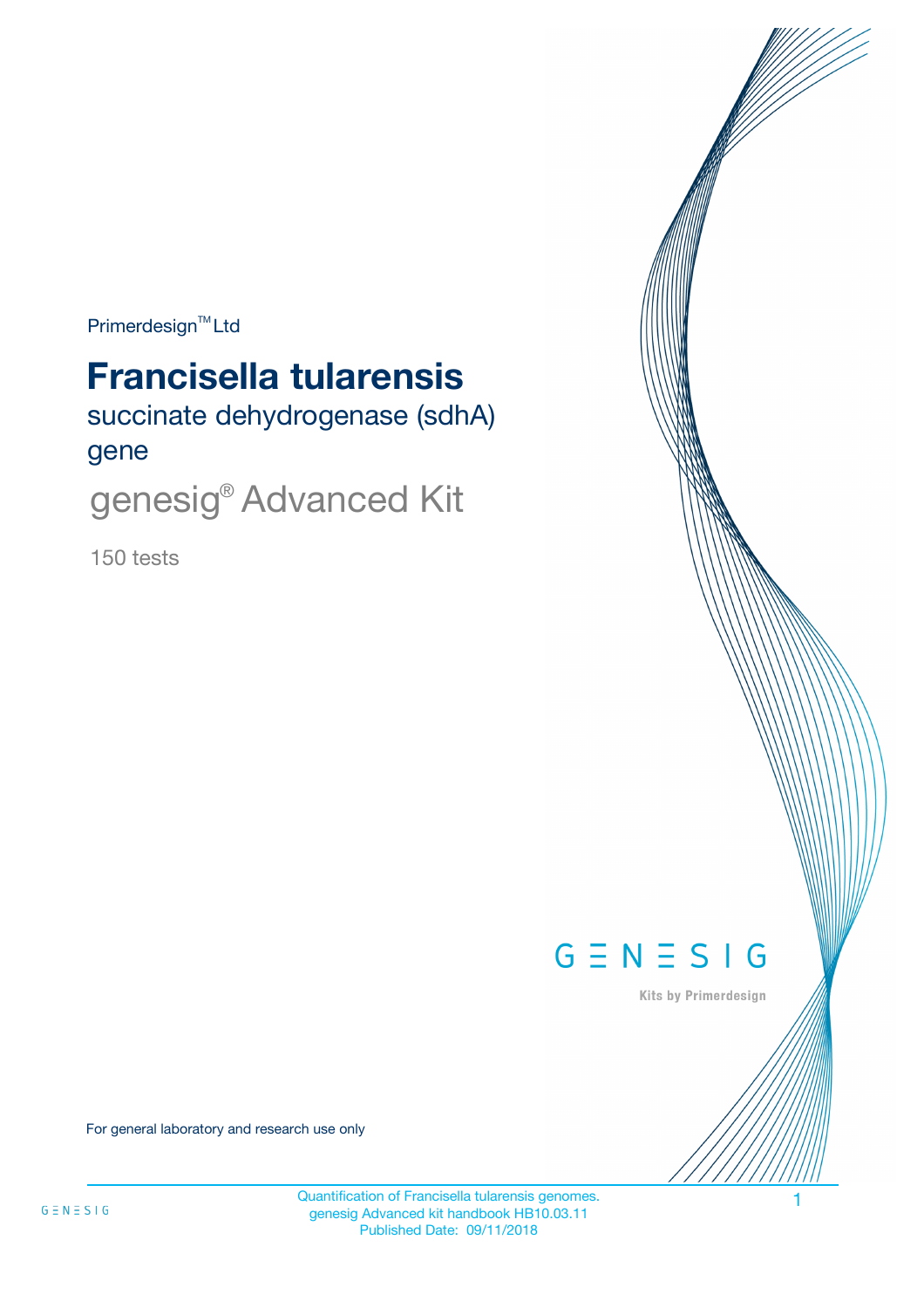## Introduction to Francisella tularensis

Francisella tularensis is an aerobic, Gram-negative, non-motile and non-sporing Coccobacillus which is the causative agent of the disease Tularemia, an infectious disease which is highly virulent in humans and rabbits. F. tularensis has a DNA genome of almost 1.9M nt in length arranged in a circular conformation and encoding under 2000 genes. There are several subspecies of this bacterium which vary in their degree of virulence. The highly virulent Francisella tularensis Type A strain is found mainly in North America whereas the less virulent F. tularensis palaeartica Type B strain is found in Europe and Eurasia. Two other nonvirulent strains are less well studied and found in central Asia.

This bacterium uses arthropods as vectors to infect humans and animals but can also be transmitted via the air. Infection occurs via the mucosal membranes of the lung and gastrointestinal tract and also through the skin using its type 4 pili to adhere to the host cells. From here it targets organs including the lymph nodes, liver, spleen and lungs. Within the host, the bacterium infects macrophages by phagocytosis and multiplies until the host cell bursts open, releasing bacteria to infect other cells.

Infection with this bacterium results in a debilitating disease even at low levels of infection. Symptoms may vary depending on the mode of infection with the most common type of infection via insect bite causing an ulcer at the bite site accompanied by fever, chills, headache and fatigue. Infection via inhalation causes a typhoidal disease with fever, fatigue, weight loss and pneumonia. There is no vaccine available against this bacterium with most cases of infection being treated with antibiotics.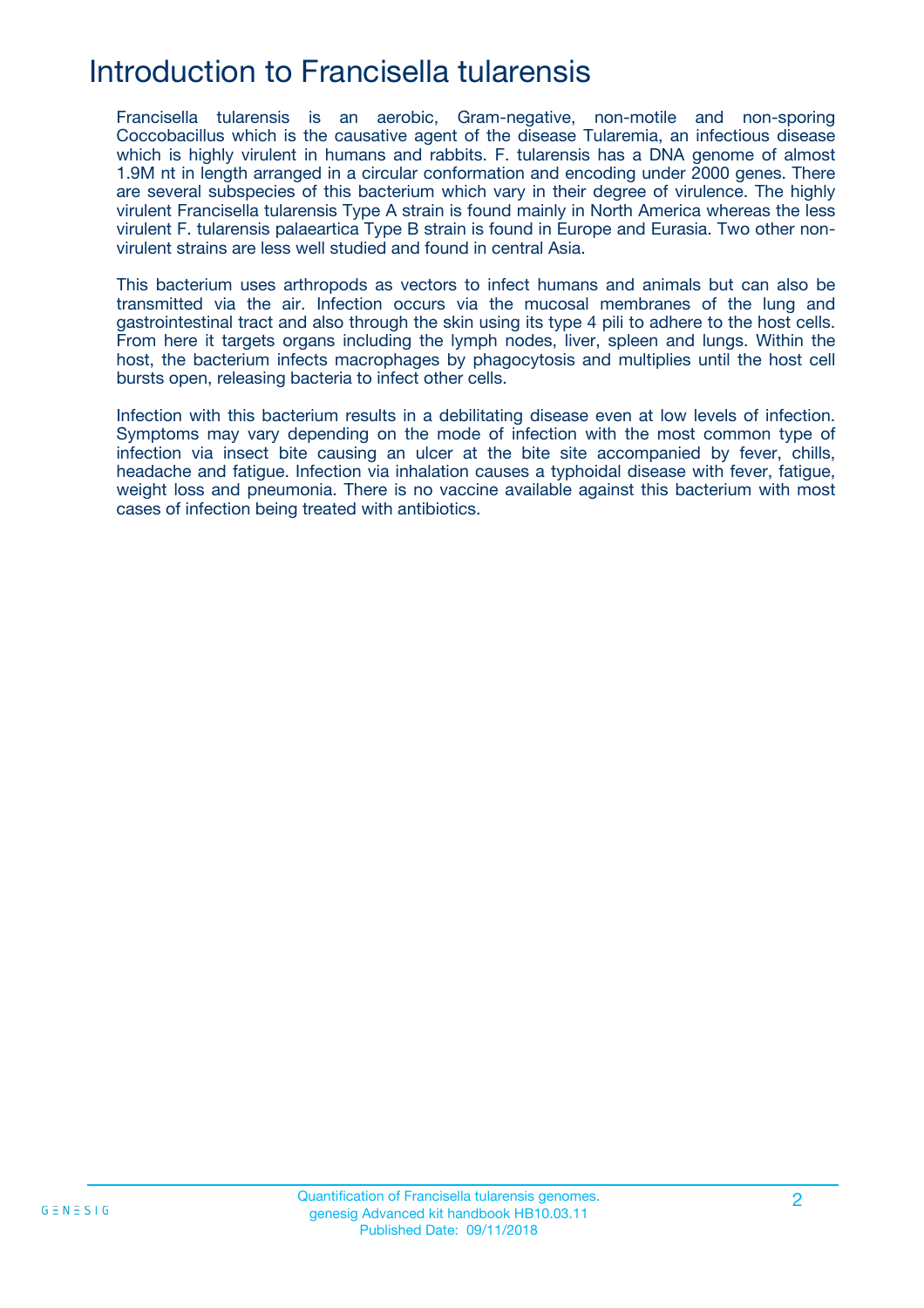## **Specificity**

The Primerdesign genesig Kit for Francisella tularensis (F.tularensis) genomes is designed for the in vitro quantification of F.tularensis genomes. The kit is designed to have a broad detection profile. Specifically, the primers represent 100% homology with over 95% of the NCBI database reference sequences available at the time of design.

The dynamics of genetic variation means that new sequence information may become available after the initial design. Primerdesign periodically reviews the detection profiles of our kits and when required releases new versions.

Our kit for Francisella tularensis has been designed for the specific and exclusive in vitro quantification of this species including the three sub species holarctica, mediasiatica and tularensis . The primers and probe sequences in this kit have 100% homology with over 95% of reference sequences in the NCBI database based on a comprehensive bioinformatics analysis.

If you require further information, or have a specific question about the detection profile of this kit then please send an e.mail to enquiry@primerdesign.co.uk and our bioinformatics team will answer your question.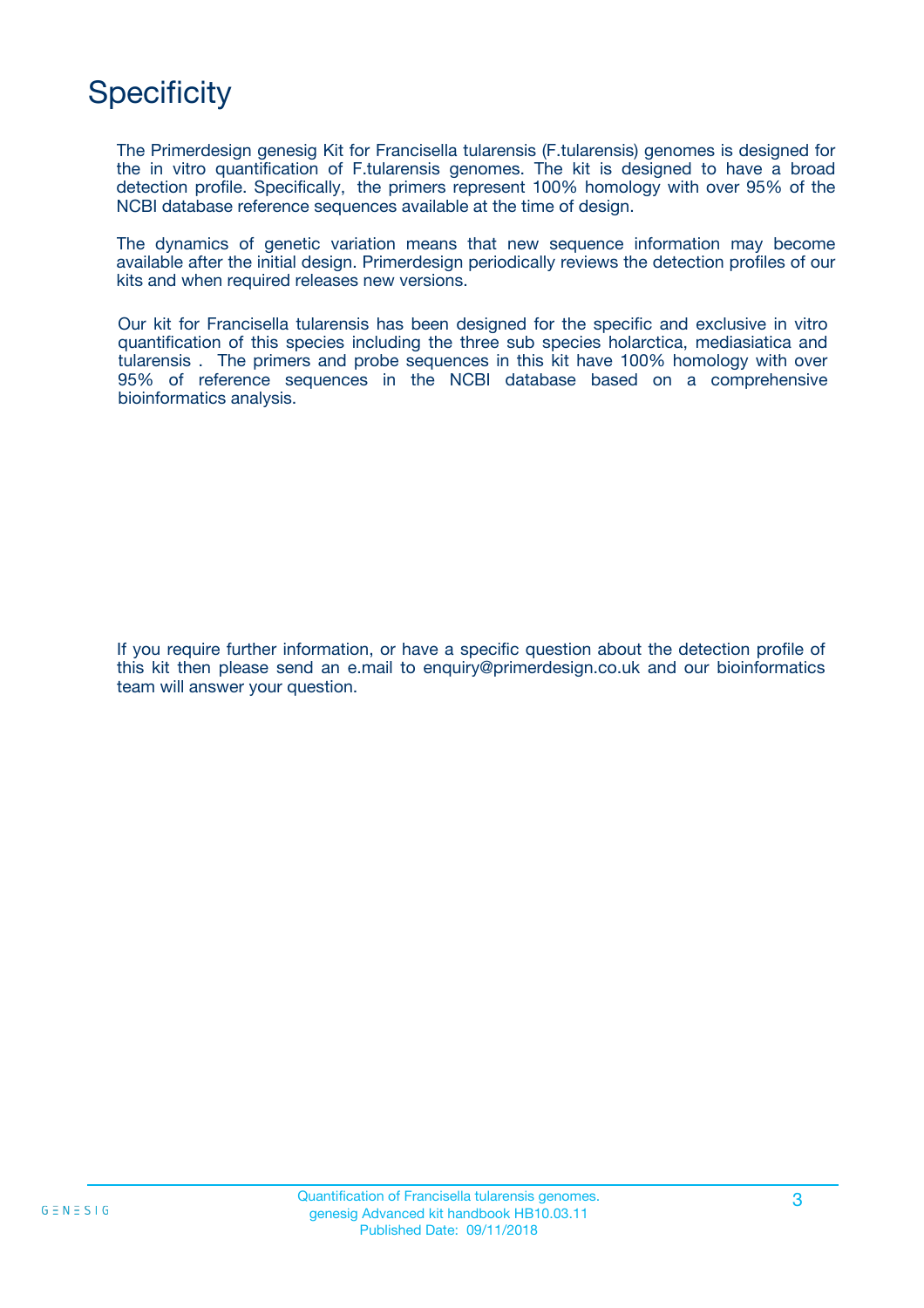## Kit contents

- **F.tularensis specific primer/probe mix (150 reactions BROWN)** FAM labelled
- **F.tularensis positive control template (for Standard curve RED)**
- **Internal extraction control primer/probe mix (150 reactions BROWN)** VIC labelled as standard
- **Internal extraction control DNA (150 reactions BLUE)**
- **Endogenous control primer/probe mix (150 reactions BROWN)** FAM labelled
- **RNase/DNase free water (WHITE)** for resuspension of primer/probe mixes
- **Template preparation buffer (YELLOW)** for resuspension of internal control template, positive control template and standard curve preparation

### Reagents and equipment to be supplied by the user

#### **Real-time PCR Instrument**

#### **Extraction kit**

This kit is recommended for use with genesig Easy DNA/RNA extraction kit. However, it is designed to work well with all processes that yield high quality RNA and DNA with minimal PCR inhibitors.

#### **oasig**TM **lyophilised or Precision**®**PLUS 2X qPCR Master Mix**

This kit is intended for use with oasig or PrecisionPLUS2X qPCR Master Mix.

**Pipettors and Tips**

**Vortex and centrifuge**

#### **Thin walled 1.5 ml PCR reaction tubes**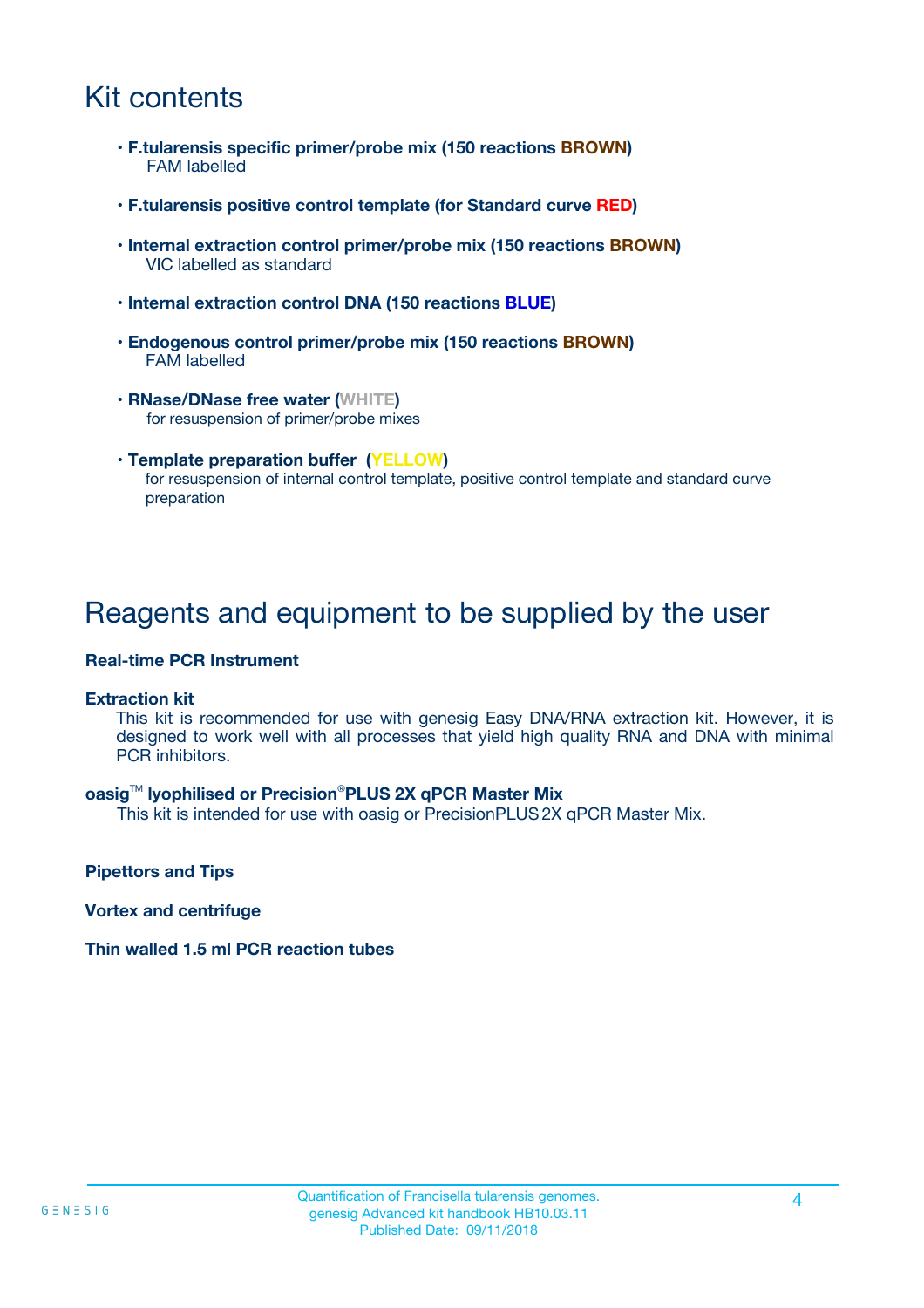### Kit storage and stability

This kit is stable at room temperature but should be stored at -20ºC on arrival. Once the lyophilised components have been resuspended they should not be exposed to temperatures above -20°C for longer than 30 minutes at a time and unnecessary repeated freeze/thawing should be avoided. The kit is stable for six months from the date of resuspension under these circumstances.

If a standard curve dilution series is prepared this can be stored frozen for an extended period. If you see any degradation in this serial dilution a fresh standard curve can be prepared from the positive control.

Primerdesign does not recommend using the kit after the expiry date stated on the pack.

### Suitable sample material

All kinds of sample material suited for PCR amplification can be used. Please ensure the samples are suitable in terms of purity, concentration, and DNA integrity (An internal PCR control is supplied to test for non specific PCR inhibitors). Always run at least one negative control with the samples. To prepare a negative-control, replace the template DNA sample with RNase/DNase free water.

### Dynamic range of test

Under optimal PCR conditions genesig F.tularensis detection kits have very high priming efficiencies of >95% and can detect less than 100 copies of target template.

### Notices and disclaimers

This product is developed, designed and sold for research purposes only. It is not intended for human diagnostic or drug purposes or to be administered to humans unless clearly expressed for that purpose by the Food and Drug Administration in the USA or the appropriate regulatory authorities in the country of use. During the warranty period Primerdesign genesig detection kits allow precise and reproducible data recovery combined with excellent sensitivity. For data obtained by violation to the general GLP guidelines and the manufacturer's recommendations the right to claim under guarantee is expired. PCR is a proprietary technology covered by several US and foreign patents. These patents are owned by Roche Molecular Systems Inc. and have been sub-licensed by PE Corporation in certain fields. Depending on your specific application you may need a license from Roche or PE to practice PCR. Additional information on purchasing licenses to practice the PCR process may be obtained by contacting the Director of Licensing at Roche Molecular Systems, 1145 Atlantic Avenue, Alameda, CA 94501 or Applied Biosystems business group of the Applera Corporation, 850 Lincoln Centre Drive, Foster City, CA 94404. In addition, the 5' nuclease assay and other homogeneous amplification methods used in connection with the PCR process may be covered by U.S. Patents 5,210,015 and 5,487,972, owned by Roche Molecular Systems, Inc, and by U.S. Patent 5,538,848, owned by The Perkin-Elmer Corporation.

## Trademarks

Primerdesign™ is a trademark of Primerdesign Ltd.

genesig $^\circledR$  is a registered trademark of Primerdesign Ltd.

The PCR process is covered by US Patents 4,683,195, and 4,683,202 and foreign equivalents owned by Hoffmann-La Roche AG. BI, ABI PRISM® GeneAmp® and MicroAmp® are registered trademarks of the Applera Genomics (Applied Biosystems Corporation). BIOMEK® is a registered trademark of Beckman Instruments, Inc.; iCycler™ is a registered trademark of Bio-Rad Laboratories, Rotor-Gene is a trademark of Corbett Research. LightCycler™ is a registered trademark of the Idaho Technology Inc. GeneAmp®, TaqMan® and AmpliTaqGold® are registered trademarks of Roche Molecular Systems, Inc., The purchase of the Primerdesign™ reagents cannot be construed as an authorization or implicit license to practice PCR under any patents held by Hoffmann-LaRoche Inc.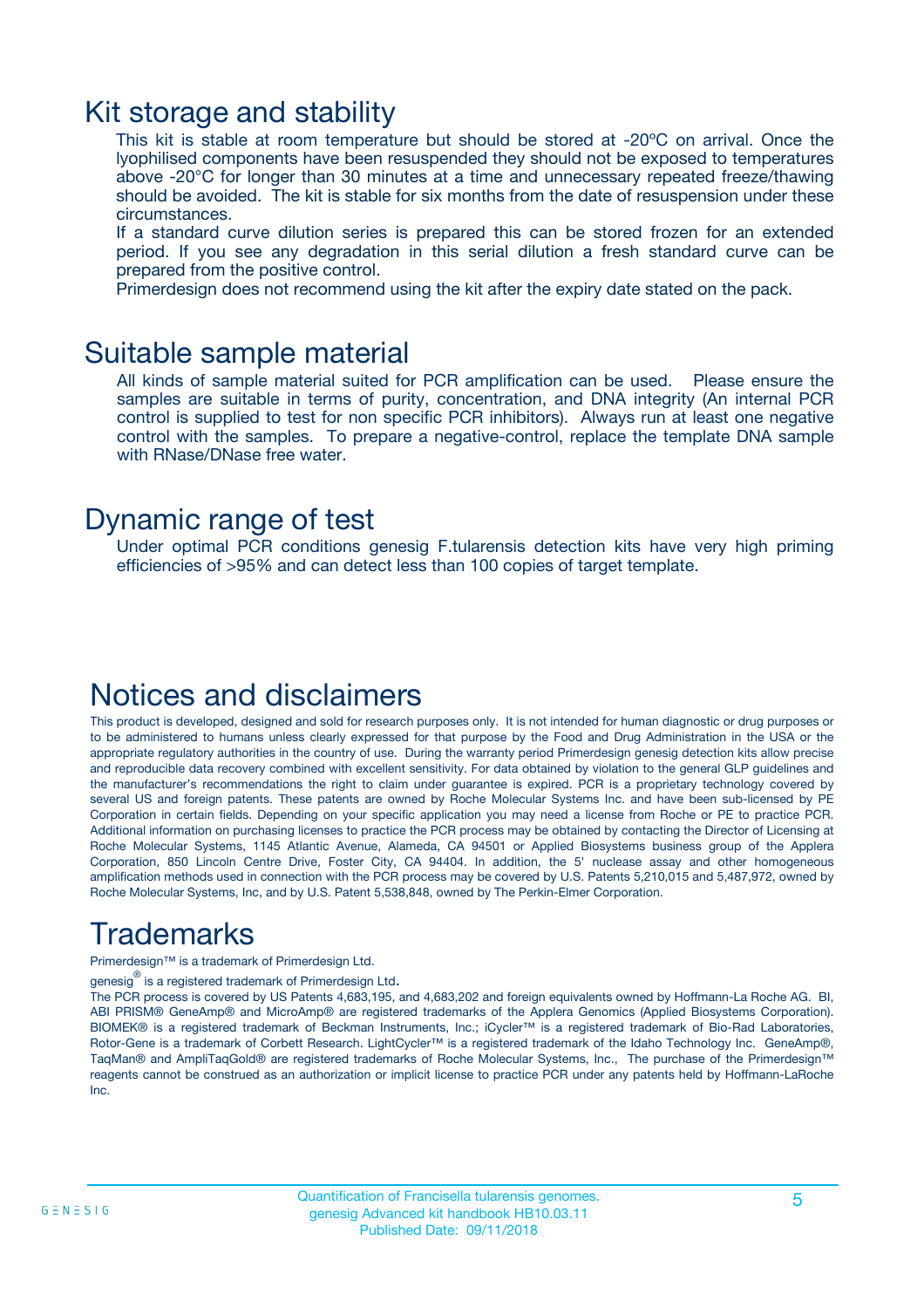## Principles of the test

#### **Real-time PCR**

A F.tularensis specific primer and probe mix is provided and this can be detected through the FAM channel.

The primer and probe mix provided exploits the so-called TaqMan® principle. During PCR amplification, forward and reverse primers hybridize to the F.tularensis DNA. A fluorogenic probe is included in the same reaction mixture which consists of a DNA probe labeled with a 5`-dye and a 3`-quencher. During PCR amplification, the probe is cleaved and the reporter dye and quencher are separated. The resulting increase in fluorescence can be detected on a range of qPCR platforms.

#### **Positive control**

For copy number determination and as a positive control for the PCR set up, the kit contains a positive control template. This can be used to generate a standard curve of F.tularensis copy number / Cq value. Alternatively the positive control can be used at a single dilution where full quantitative analysis of the samples is not required. Each time the kit is used, at least one positive control reaction must be included in the run. A positive result indicates that the primers and probes for detecting the target F.tularensis gene worked properly in that particular experimental scenario. If a negative result is obtained the test results are invalid and must be repeated. Care should be taken to ensure that the positive control does not contaminate any other kit component which would lead to false-positive results. This can be achieved by handling this component in a Post PCR environment. Care should also be taken to avoid cross-contamination of other samples when adding the positive control to the run. This can be avoided by sealing all other samples and negative controls before pipetting the positive control into the positive control well.

#### **Negative control**

To validate any positive findings a negative control reaction should be included every time the kit is used. For this reaction the RNase/DNase free water should be used instead of template. A negative result indicates that the reagents have not become contaminated while setting up the run.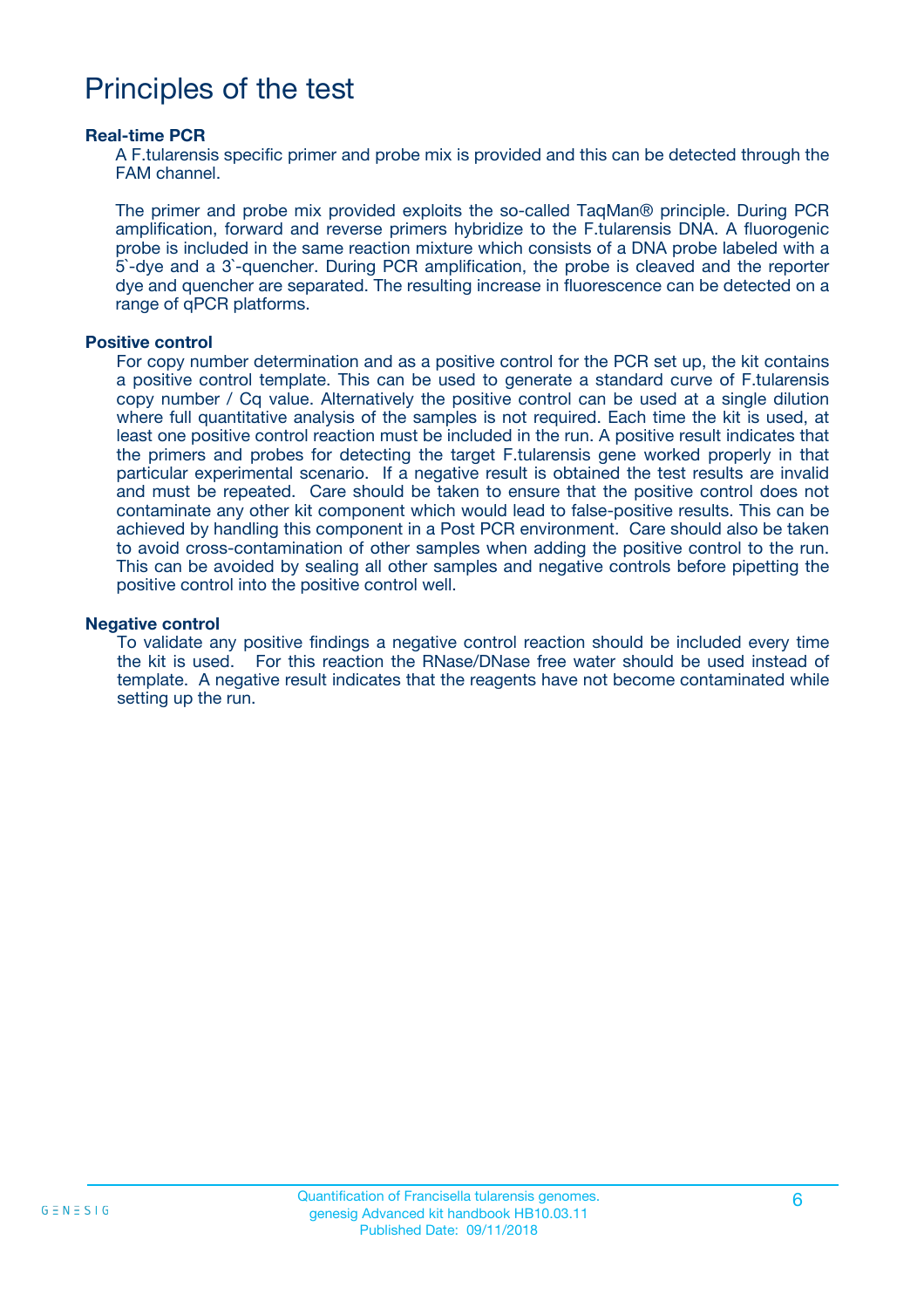#### **Internal DNA extraction control**

When performing DNA extraction, it is often advantageous to have an exogenous source of DNA template that is spiked into the lysis buffer. This control DNA is then co-purified with the sample DNA and can be detected as a positive control for the extraction process. Successful co-purification and qPCR for the control DNA also indicates that PCR inhibitors are not present at a high concentration.

A separate primer and probe mix are supplied with this kit to detect the exogenous DNA using qPCR. The primers are present at PCR limiting concentrations which allows multiplexing with the target sequence primers. Amplification of the control DNA does not interfere with detection of the F.tularensis target DNA even when present at low copy number. The Internal control is detected through the VIC channel and gives a Cq value of 28+/-3.

#### **Endogenous control**

To confirm extraction of a valid biological template, a primer and probe mix is included to detect an endogenous gene. Detection of the endogenous control is through the FAM channel and it is NOT therefore possible to perform a multiplex with the F.tularensis primers. A poor endogenous control signal may indicate that the sample did not contain sufficient biological material.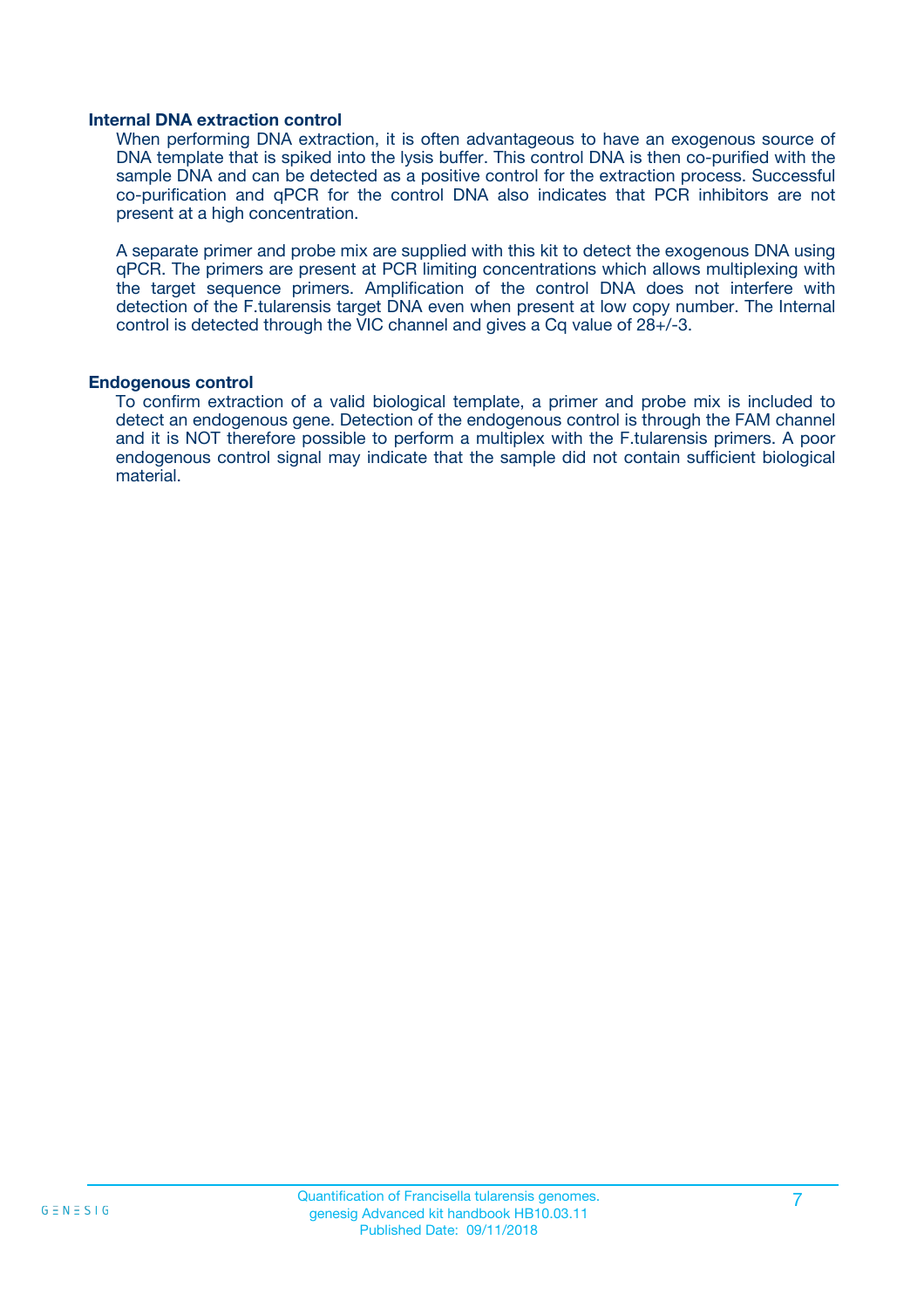### Resuspension protocol

To minimize the risk of contamination with foreign DNA, we recommend that all pipetting be performed in a PCR clean environment. Ideally this would be a designated PCR lab or PCR cabinet. Filter tips are recommended for all pipetting steps.

- **1. Pulse-spin each tube in a centrifuge before opening.** This will ensure lyophilised primer and probe mix is in the base of the tube and is not spilt upon opening the tube.
- **2. Resuspend the primer/probe mixes in the RNase/DNase free water supplied, according to the table below:**

To ensure complete resuspension, vortex each tube thoroughly.

| Component - resuspend in water                       |         |  |
|------------------------------------------------------|---------|--|
| <b>Pre-PCR pack</b>                                  |         |  |
| F.tularensis primer/probe mix (BROWN)                | $165$ µ |  |
| Internal extraction control primer/probe mix (BROWN) | $165$ µ |  |
| Endogenous control primer/probe mix (BROWN)          | 165 µl  |  |

**3. Resuspend the internal control template and positive control template in the template preparation buffer supplied, according to the table below:** To ensure complete resuspension, vortex each tube thoroughly.

| Component - resuspend in template preparation buffer |  |  |  |
|------------------------------------------------------|--|--|--|
| <b>Pre-PCR heat-sealed foil</b>                      |  |  |  |
| Internal extraction control DNA (BLUE)               |  |  |  |
| <b>Post-PCR heat-sealed foil</b>                     |  |  |  |
| F.tularensis Positive Control Template (RED) *       |  |  |  |

\* This component contains high copy number template and is a VERY significant contamination risk. It must be opened and handled in a separate laboratory environment, away from the other components.

### DNA extraction

The internal extraction control DNA can be added either to the DNA lysis/extraction buffer or to the DNA sample once it has been resuspended in lysis buffer.

**DO NOT add the internal extraction control DNA directly to the unprocessed biological sample as this will lead to degradation and a loss in signal.**

- **1. Add 4µl of the Internal extraction control DNA (BLUE) to each sample in DNA lysis/extraction buffer per sample.**
- **2. Complete DNA extraction according to the manufacturers protocols.**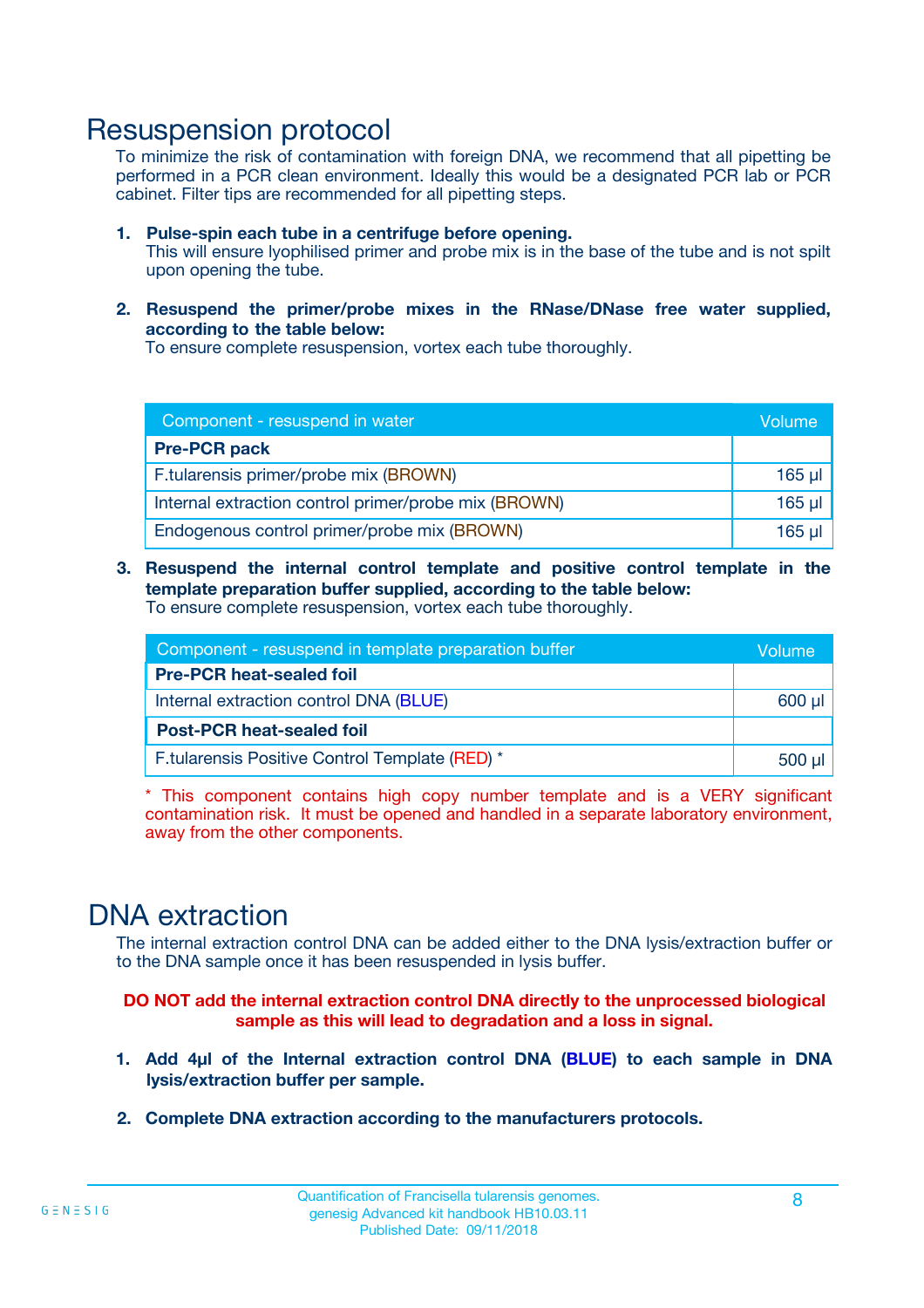## qPCR detection protocol

**1. For each DNA sample prepare a reaction mix according to the table below:** Include sufficient reactions for positive and negative controls.

| Component                                            | Volume   |
|------------------------------------------------------|----------|
| oasig or PrecisionPLUS 2X qPCR Master Mix            | $10 \mu$ |
| F.tularensis primer/probe mix (BROWN)                | 1 µI     |
| Internal extraction control primer/probe mix (BROWN) | 1 µl     |
| <b>RNase/DNase free water (WHITE)</b>                | $3 \mu$  |
| <b>Final Volume</b>                                  | 15 µl    |

**2. For each DNA sample prepare an endogenous control reaction according to the table below (Optional):**

**This control reaction will provide useful information regarding the quality of the biological sample.**

| Component                                   | Volume   |
|---------------------------------------------|----------|
| oasig or PrecisionPLUS 2X qPCR Master Mix   | $10 \mu$ |
| Endogenous control primer/probe mix (BROWN) | 1 µI     |
| <b>RNase/DNase free water (WHITE)</b>       | $4 \mu$  |
| <b>Final Volume</b>                         | 15 µl    |

- **3. Pipette 15µl of each mix into individual wells according to your qPCR experimental plate set up.**
- **4. Prepare sample DNA templates for each of your samples.**
- **5. Pipette 5µl of DNA template into each well, according to your experimental plate set up.**

For negative control wells use 5µl of RNase/DNase free water. The final volume in each well is 20ul.

**6. If a standard curve is included for quantitative analysis, prepare a reaction mix according to the table below:**

| Component                                 | Volume          |
|-------------------------------------------|-----------------|
| oasig or PrecisionPLUS 2X qPCR Master Mix | 10 $\mu$        |
| F.tularensis primer/probe mix (BROWN)     | 1 µI -          |
| <b>RNase/DNase free water (WHITE)</b>     | 4 µl            |
| <b>Final Volume</b>                       | 15 <sub>µ</sub> |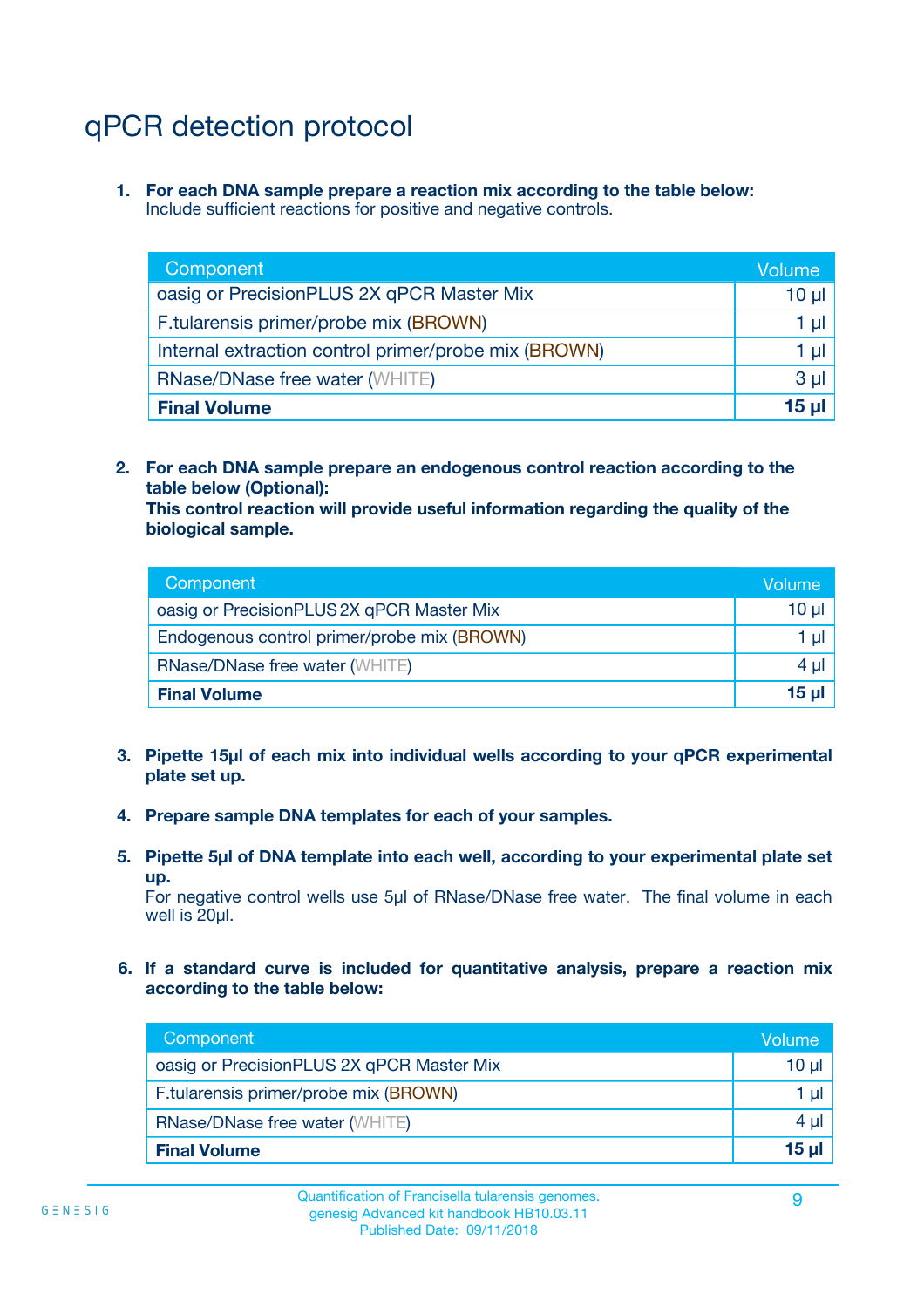#### **7. Preparation of standard curve dilution series.**

- 1) Pipette 90µl of template preparation buffer into 5 tubes and label 2-6
- 2) Pipette 10µl of Positive Control Template (RED) into tube 2
- 3) Vortex thoroughly
- 4) Change pipette tip and pipette 10µl from tube 2 into tube 3
- 5) Vortex thoroughly

Repeat steps 4 and 5 to complete the dilution series

| <b>Standard Curve</b>         | <b>Copy Number</b>     |
|-------------------------------|------------------------|
| Tube 1 Positive control (RED) | $2 \times 10^5$ per µl |
| Tube 2                        | $2 \times 10^4$ per µl |
| Tube 3                        | $2 \times 10^3$ per µl |
| Tube 4                        | $2 \times 10^2$ per µl |
| Tube 5                        | 20 per µl              |
| Tube 6                        | 2 per µl               |

**8. Pipette 5µl of standard template into each well for the standard curve according to your experimental plate set up.**

#### The final volume in each well is 20µl.

## qPCR amplification protocol

Amplification conditions using oasig or PrecisionPLUS 2X qPCR Master Mix.

|             | <b>Step</b>       | <b>Time</b>     | Temp    |
|-------------|-------------------|-----------------|---------|
|             | Enzyme activation | 2 min           | 95 °C   |
| Cycling x50 | Denaturation      | 10 <sub>s</sub> | 95 $°C$ |
|             | DATA COLLECTION * | 60 s            | 60 °C   |

\* Fluorogenic data should be collected during this step through the FAM and VIC channels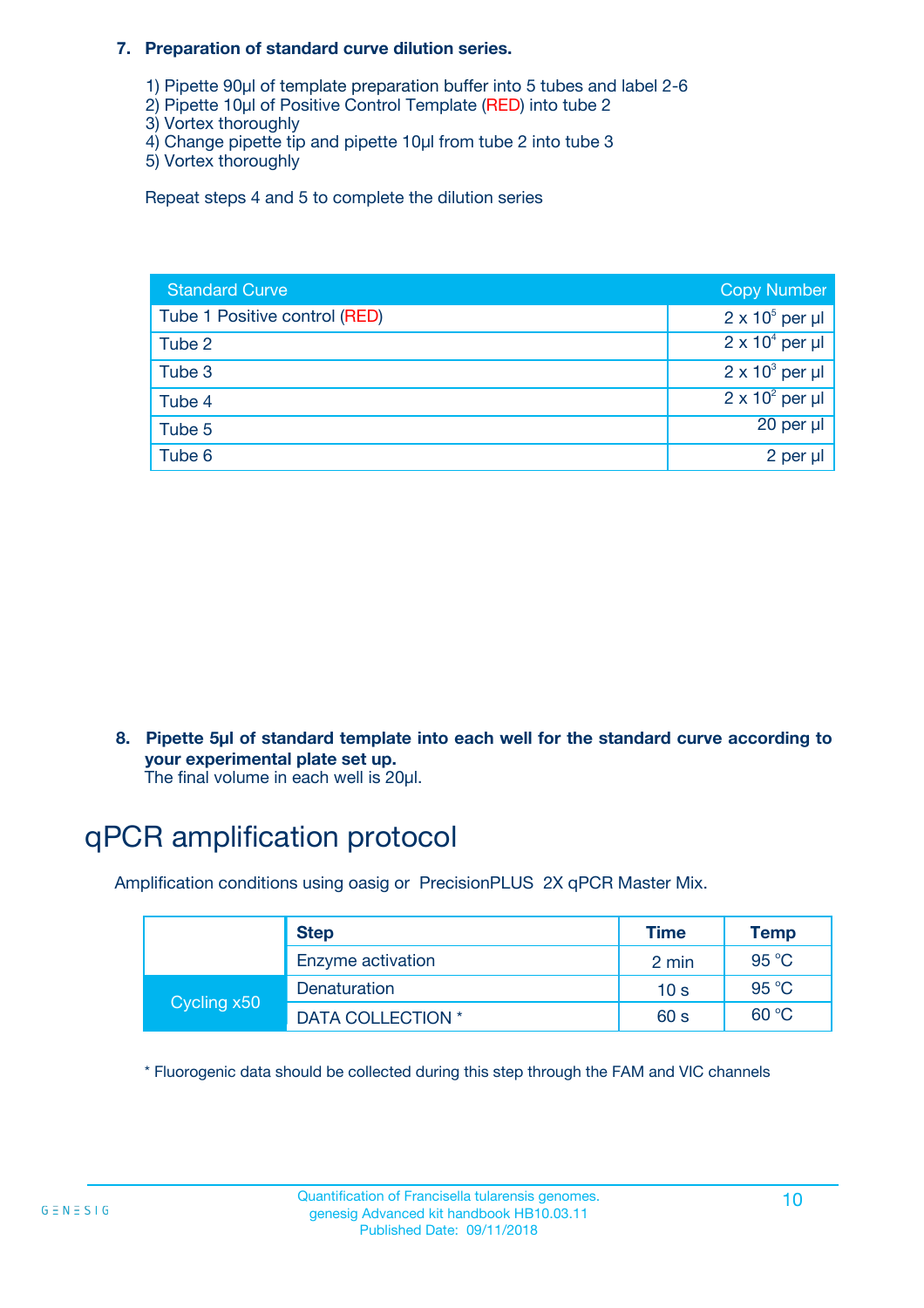## Interpretation of results

| <b>Target</b><br>(FAM) | <b>Internal</b><br>control<br>(NIC) | <b>Positive</b><br>control | <b>Negative</b><br>control | Interpretation                                                                                                  |
|------------------------|-------------------------------------|----------------------------|----------------------------|-----------------------------------------------------------------------------------------------------------------|
| $\leq 30$              | $+ 1 -$                             | ÷                          |                            | <b>POSITIVE QUANTITATIVE RESULT</b><br>calculate copy number                                                    |
| > 30                   | ٠                                   | ÷                          |                            | <b>POSITIVE QUANTITATIVE RESULT</b><br>calculate copy number                                                    |
| > 30                   |                                     | ÷                          |                            | <b>POSITIVE QUALITATIVE RESULT</b><br>do not report copy number as this<br>may be due to poor sample extraction |
|                        | ÷                                   | ÷                          |                            | <b>NEGATIVE RESULT</b>                                                                                          |
| $+ 1 -$                | $+ 1 -$                             | ÷                          | $\leq$ 35                  | <b>EXPERIMENT FAILED</b><br>due to test contamination                                                           |
| $+$ / -                | $+ 1 -$                             | ÷                          | > 35                       | $\star$                                                                                                         |
|                        |                                     | ÷                          |                            | <b>SAMPLE PREPARATION FAILED</b>                                                                                |
|                        |                                     |                            | $+$ /                      | <b>EXPERIMENT FAILED</b>                                                                                        |

Positive control template (**RED**) is expected to amplify between Cq 16 and 23. Failure to satisfy this quality control criterion is a strong indication that the experiment has been compromised.

\*Where the test sample is positive and the negative control is positive with a  $Ca > 35$ , the sample must be reinterpreted based on the relative signal strength of the two results:



If the sample amplifies  $> 5$  Cq earlier than the negative control then the sample should be reinterpreted (via the table above) with the negative control verified as negative.



If the sample amplifies  $< 5$  Cq earlier than the negative control then the positive sample result is invalidated and<br>the result should be determined  $the$  result should be inconclusive due to test contamination. The test for this sample should be repeated.